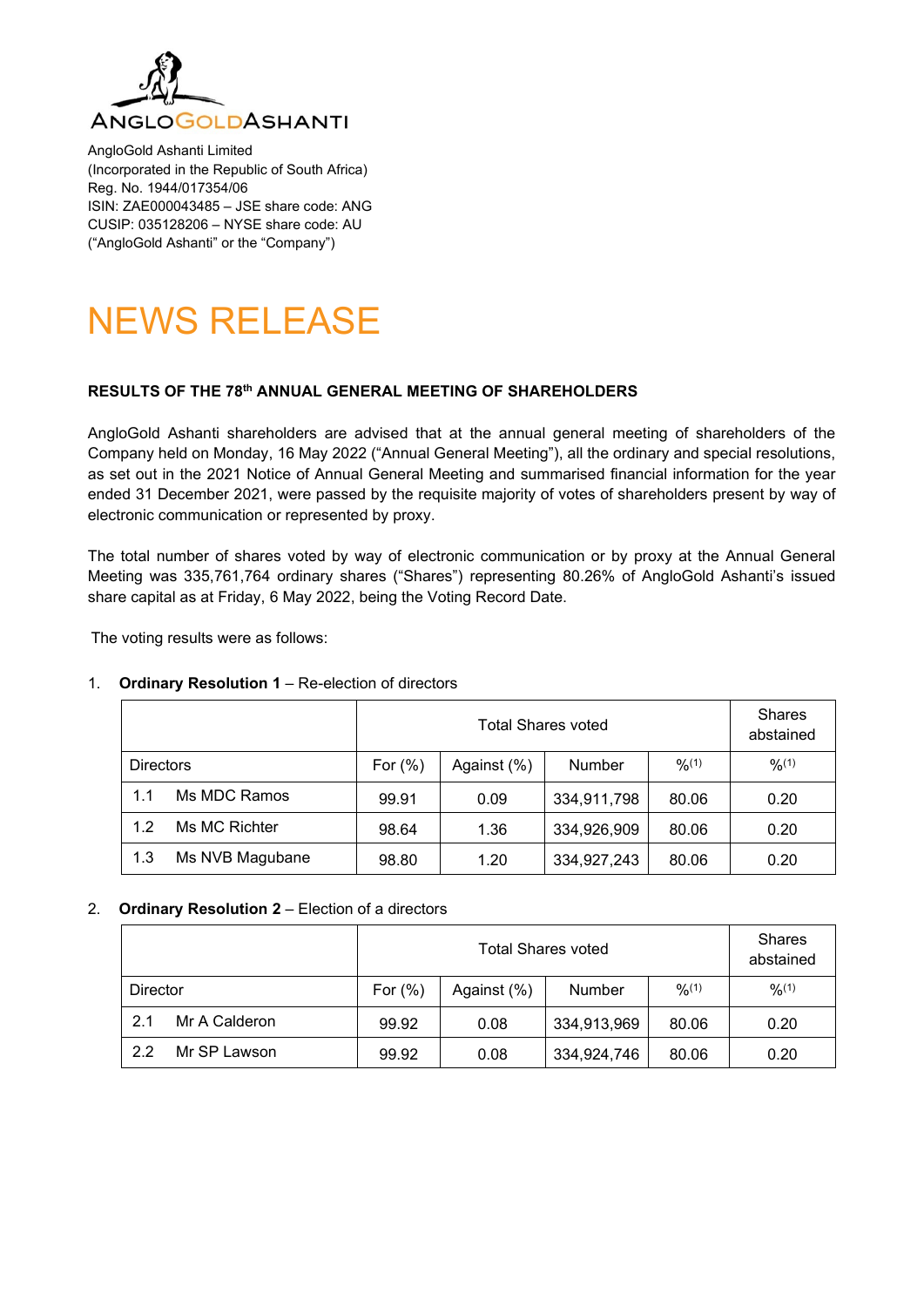# 3. **Ordinary Resolution 3** – Appointment of Audit and Risk Committee members

|                  |                 |             | <b>Shares</b><br>abstained |               |        |        |
|------------------|-----------------|-------------|----------------------------|---------------|--------|--------|
| <b>Directors</b> |                 | For $(\% )$ | Against (%)                | <b>Number</b> | 9/6(1) | 9/6(1) |
| 3.1              | Mr AM Ferguson  | 96.80       | 3.20                       | 334,916,706   | 80.06  | 0.20   |
| 3.2              | Mr R Gasant     | 95.52       | 4.48                       | 334,914,756   | 80.06  | 0.20   |
| 3.3              | Ms NVB Magubane | 98.04       | 1.96                       | 334,918,072   | 80.06  | 0.20   |
| 3.4              | Ms MC Richter   | 98.65       | 1.35                       | 334,917,731   | 80.06  | 0.20   |
| 3.5              | Mr JE Tilk      | 99.16       | 0.84                       | 334,269,914   | 79.90  | 0.36   |

# 4. **Ordinary Resolution 4** – Reappointment of Ernst & Young Inc. as auditors of the Company until 31 December 2022 and appointment of PricewaterhouseCoopers Inc. as auditors of the company from 1 January 2023

|                     |                             |               | <b>Shares</b><br>abstained |               |        |        |
|---------------------|-----------------------------|---------------|----------------------------|---------------|--------|--------|
| Independent Auditor |                             | For<br>$(\%)$ | Against<br>(%)             | <b>Number</b> | 9/6(1) | 9/6(1) |
| 1.1                 | Ernst & Young Inc.          | 79.98         | 20.02                      | 332,771,358   | 79.55  | 0.71   |
| 1.2                 | PricewaterhouseCoopers Inc. | 97.58         | 2.42                       | 333,439,412   | 79.71  | 0.56   |

5. **Ordinary Resolution 5** – General authority to directors to allot and issue ordinary shares

|            | Shares abstained |               |        |        |
|------------|------------------|---------------|--------|--------|
| For $(\%)$ | Against (%)      | <b>Number</b> | 0/0(1) | 9/6(1) |
| 83.06      | 16.94            | 334,848,027   | 80.04  | 0.22   |

6. **Ordinary resolution 6** – Separate non-binding advisory endorsement of the AngloGold Ashanti remuneration policy and implementation report

|     |                            |            | <b>Shares</b><br>abstained |               |        |        |
|-----|----------------------------|------------|----------------------------|---------------|--------|--------|
|     |                            | For $(\%)$ | Against (%)                | <b>Number</b> | 9/6(1) | 9/6(1) |
| 6.1 | <b>Remuneration Policy</b> | 91.46      | 8.54                       | 334,696,028   | 80.01  | 0.25   |
| 6.2 | Implementation Report      | 91.78      | 8.22                       | 334,700,902   | 80.01  | 0.25   |

7. **Special Resolution 1** – Remuneration of non-executive directors

|            | Shares abstained |             |        |        |
|------------|------------------|-------------|--------|--------|
| For $(\%)$ | Against (%)      | Number      | 0/0(1) | 9/6(1) |
| 98.98      | 1.02             | 334,681,865 | 80.00  | 0.26   |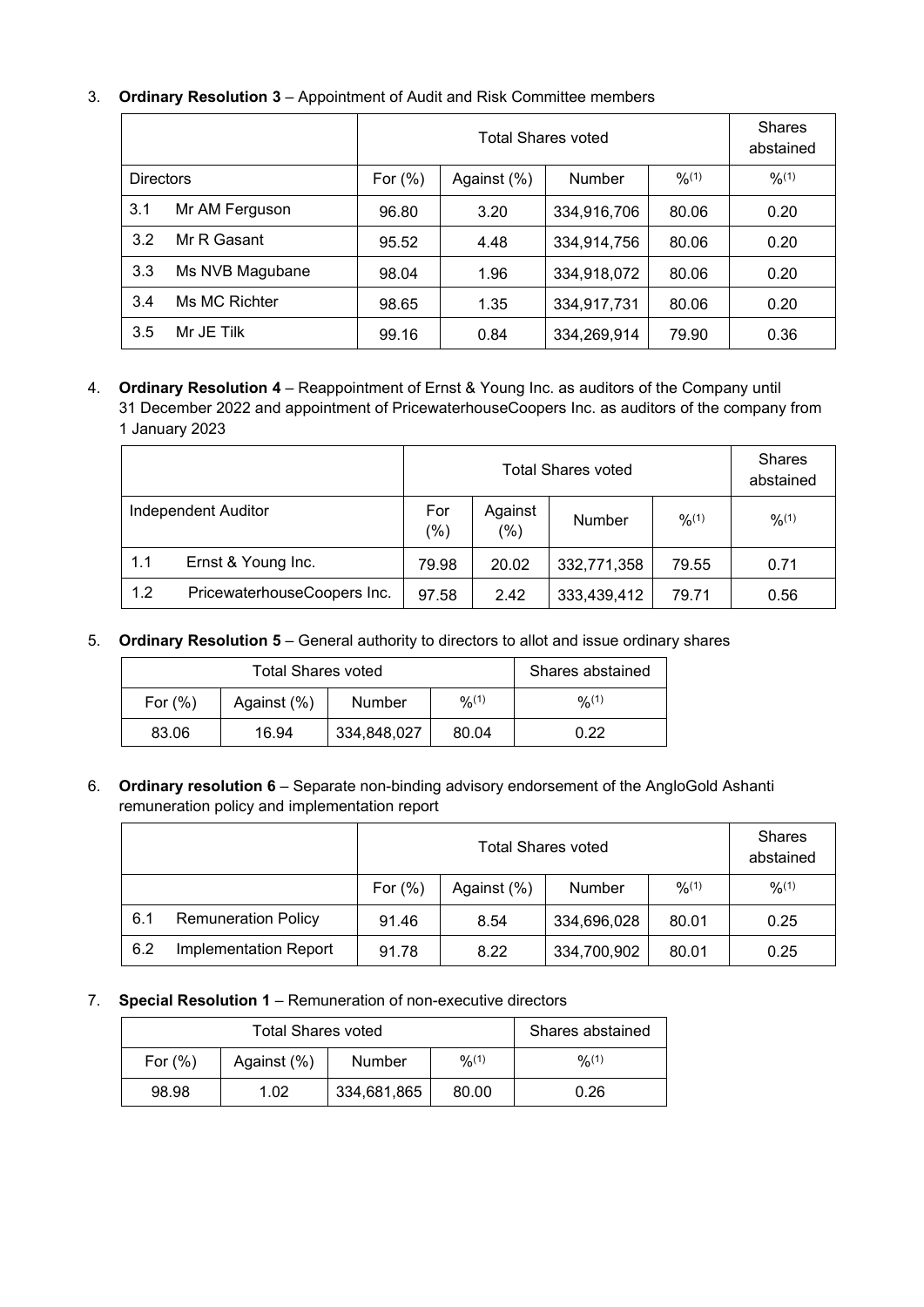|            | Shares abstained |             |        |        |
|------------|------------------|-------------|--------|--------|
| For $(\%)$ | Against (%)      | Number      | 9/6(1) | 0/0(1) |
| 99.93      | 0.07             | 334,882,094 | 80.05  | 0.21   |

- 8. **Special Resolution 2** General authority to acquire the Company's own Shares
- 9. **Special Resolution 3** General authority for directors to issue for cash, those Shares which the directors are authorised to allot and issue in terms of ordinary resolution 5

|            | Shares abstained |               |        |        |
|------------|------------------|---------------|--------|--------|
| For $(\%)$ | Against (%)      | <b>Number</b> | 0/2(1) | 9/6(1) |
| 83.11      | 16.89            | 334,724,185   | 80.01  | 0.25   |

10. **Special Resolution 4** – General authority to provide financial assistance in terms of Sections 44 and 45 of the Companies Act

|            | Shares abstained |             |        |        |
|------------|------------------|-------------|--------|--------|
| For $(\%)$ | Against (%)      | Number      | 0/0(1) | 9/6(1) |
| 99.68      | 0.32             | 334,737,108 | 80.02  | 0.24   |

11. **Special Resolution 5** – Approval of Memorandum of Incorporation amendment

|            | Shares abstained |             |        |        |
|------------|------------------|-------------|--------|--------|
| For $(\%)$ | Against (%)      | Number      | 0/2(1) | 9/6(1) |
| 99.95      | 0.05             | 334,703,855 | 80.01  | 0.25   |

12. **Ordinary Resolution 7** – Directors' authority to implement special and ordinary resolutions

|            | Shares abstained |             |        |        |
|------------|------------------|-------------|--------|--------|
| For $(\%)$ | Against (%)      | Number      | 9/6(1) | 9/6(1) |
| 99.95      | 0.05             | 334,736,130 | 80.02  | 0.25   |

(1) Expressed as a percentage of 418,339,927 AngloGold Ashanti Shares in issue as at Friday, 6 May 2022, being the Voting Record Date.

# **ENDS**

17 May 2022 Johannesburg JSE Sponsor: The Standard Bank of South Africa Limited